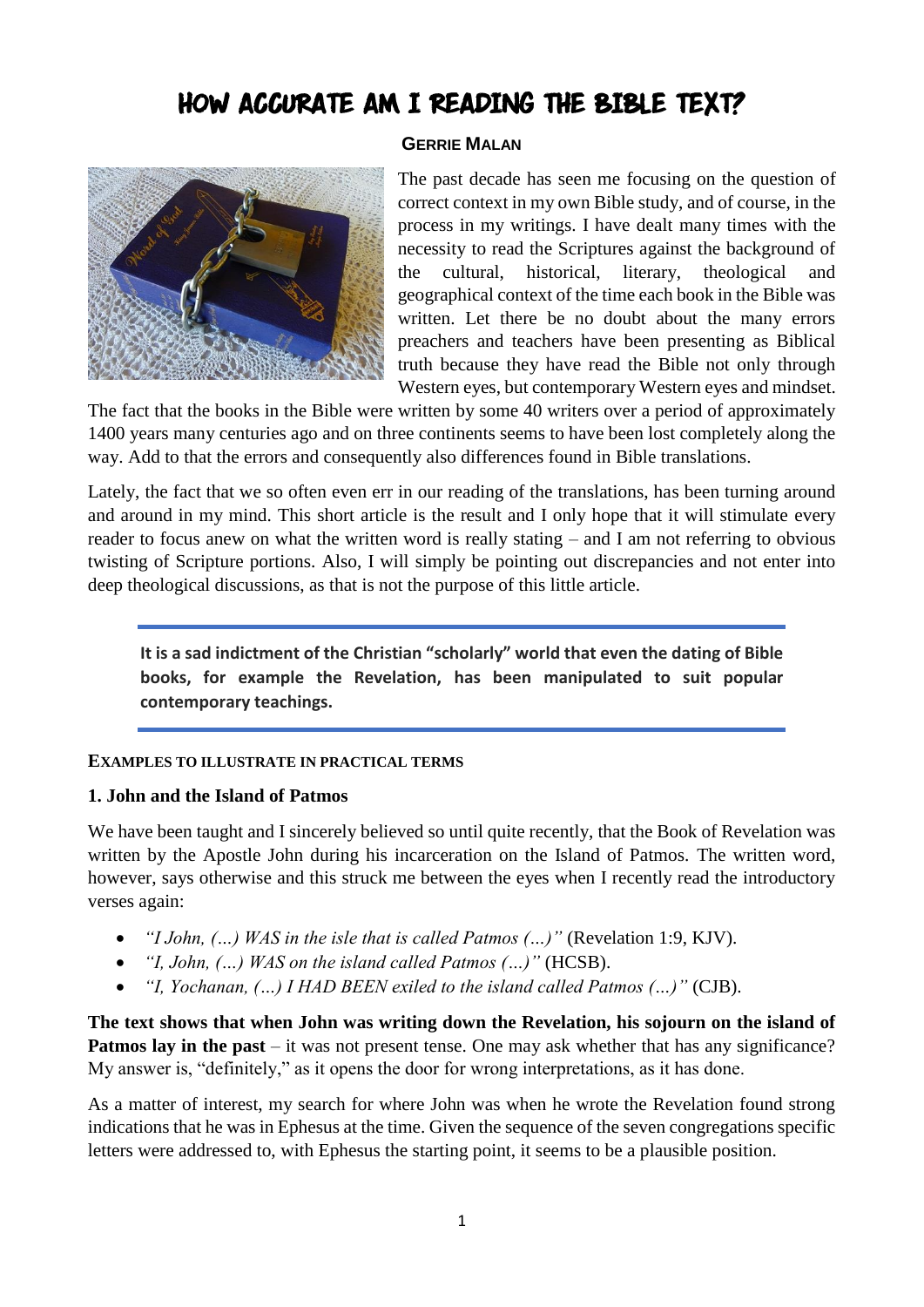# **2. The Lord's day/Day of the Lord**

Verse 10 presents another problem, but this time depending on the translation one is using:

- *"I was in the Spirit on the Lord's day, (…)"* (Revelation 1:10, KJV).
- *"I was in the Spirit on the Lord's day, (…)"* (HCSB).
- *"I came to be, in the Spirit, on the Day of the Lord; (…)"* (CJB).

The first two similar versions indicate that it was the Lord's day and, on this day, John was in the Spirit. The traditional interpretation is that the day involved was what we know today as Sunday, or the Israelite Sabbath according to some commentators. However, neither of these days are called "the Lord's day" elsewhere in the Bible. On that day, John was in the Spirit. The Complete Jewish Bible's text gives a different picture if one reads it carefully. That version would suggest that John experienced the Day of the Lord while he was in the Spirit – a spiritual visionary experience, in other words. In this case the Day of the Lord (Note the capital letter in Day) seems to refer to the Great Judgment Day that Hebrew prophets foretold centuries earlier (see Malachi 4, for example). The content of the Revelation certainly points toward this understanding.

# **3. Mark of the Beast**

The past decades have seen many debates and publications on the mark of the beast noted in Revelation 13:16 & 17. The popular contemporary version is a microchip implantation in one's hand.

• *"And he causeth all, both small and great, rich and poor, free and bond, to receive a mark in their right hand, or on their foreheads: And that no man might buy or sell, save he had the mark, or the name of the beast, or the number of his name*" (KJV).

This King James text clearly provides **three options** of the mark: a mark of some kind, the beast's name, or the number of his name. But now consider the following two text versions:

- *"And he requires everyone – small and great, rich and poor, free and slave – to be given a mark on his right hand or on his forehead, so that no one can buy or sell unless he has the mark: the beast's name or the number of his name"* (HCSB).
- *"Also it forces everyone – great and small, rich and poor, free and slave – to receive a mark on his right hand or on his forehead preventing anyone from buying or selling unless he has the mark, that is, the name of the beast or the number of his name"* (CJB).

According to these text versions there are **only two options**: the name of the beast or the number of his name. Even if one believes there is an end-time scenario to come, this text seemingly leaves no opening for the popular idea of a microchip implantation?

## **4. Divorce**

Let us consider the discussion of some Pharisees with Jesus about divorce (Mat 19:3):

- *"The Pharisees also came unto him, tempting him, and saying unto him, Is it lawful for a man to put away his wife for every cause?"* (KJV).
- *"Some Pharisees approached Him to test Him. They asked, 'Is it lawful for a man to divorce his wife on any grounds?'"* (HCSB).
- *"Some P'rushim came and tried to trap him by asking, 'Is it permitted for a man to divorce his wife on any ground whatever?'"* (CJB).

Now I must admit that most people will probably understand "for every cause, on any grounds, and on any ground whatever" to mean they are asking if there were any approvable or just cause for